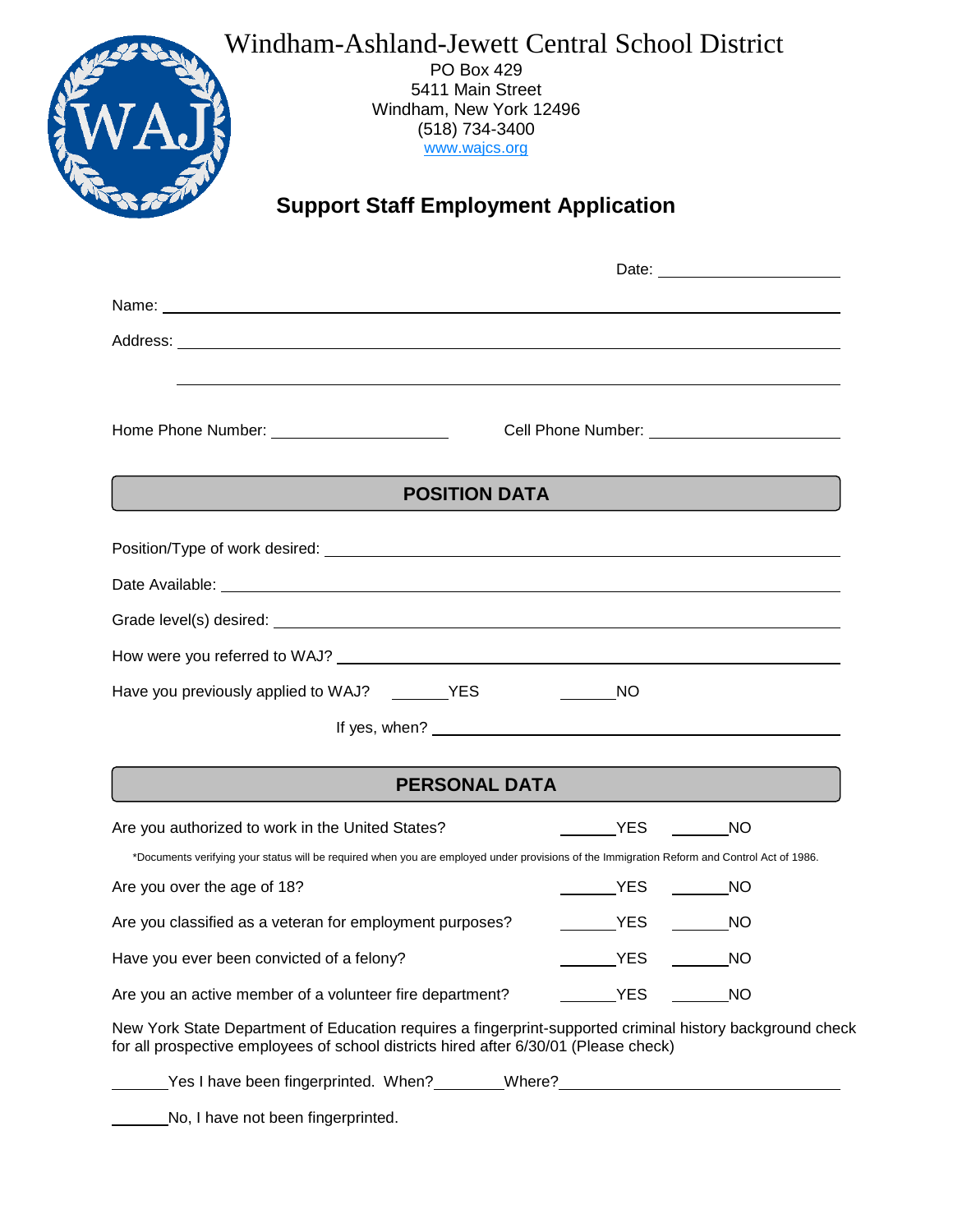### **EDUCATIONAL BACKGROUND**

| <b>Schools Attended</b>                    | <b>Name &amp; Location</b> | <b>Major/Minor</b> | <b>Degree Earned</b> | <b>GPA</b> |
|--------------------------------------------|----------------------------|--------------------|----------------------|------------|
| <b>High School</b>                         |                            |                    |                      |            |
| <b>College/Technical</b><br><b>Schools</b> |                            |                    |                      |            |
|                                            |                            |                    |                      |            |
|                                            |                            |                    |                      |            |

\*If not graduated, explain why you left school.

**SKILLS**

Office machines operated?

Computer applications used?

Other skills?

#### **ACTIVITIES (SCHOOL/COMMUNITY)**

List membership(s) to any school/community organizations, including any offices held:

| <b>Organization</b> | Office(s) Held |  |  |
|---------------------|----------------|--|--|
|                     |                |  |  |
|                     |                |  |  |
|                     |                |  |  |

#### **MILITARY SERVICE**

If you have ever served in the military, please complete this section.

| <b>Branch</b> | Active duty entry date | Discharge date | <b>Training or Specialty</b> |
|---------------|------------------------|----------------|------------------------------|
|               |                        |                |                              |
|               |                        |                |                              |

#### **EMPLOYMENT HISTORY / REFERENCES**

List your most recent employment first. WAJ contacts professional references only. Three references **MUS**T be listed for BOE approval.

| <b>Employer's Name &amp;</b><br><b>Address</b> | <b>Title/Job</b><br><b>Responsibilities</b> | Date<br><b>From</b> | <b>Date</b><br>To | <b>Reasons Left</b>                     |
|------------------------------------------------|---------------------------------------------|---------------------|-------------------|-----------------------------------------|
|                                                |                                             |                     |                   |                                         |
|                                                |                                             |                     |                   |                                         |
| Supervisor:                                    | May we contact?                             | Salary<br>Start     |                   | Employer use only:<br><b>REFERENCE:</b> |
|                                                | Yes<br>No                                   | Final               |                   |                                         |
| Phone:                                         |                                             |                     |                   |                                         |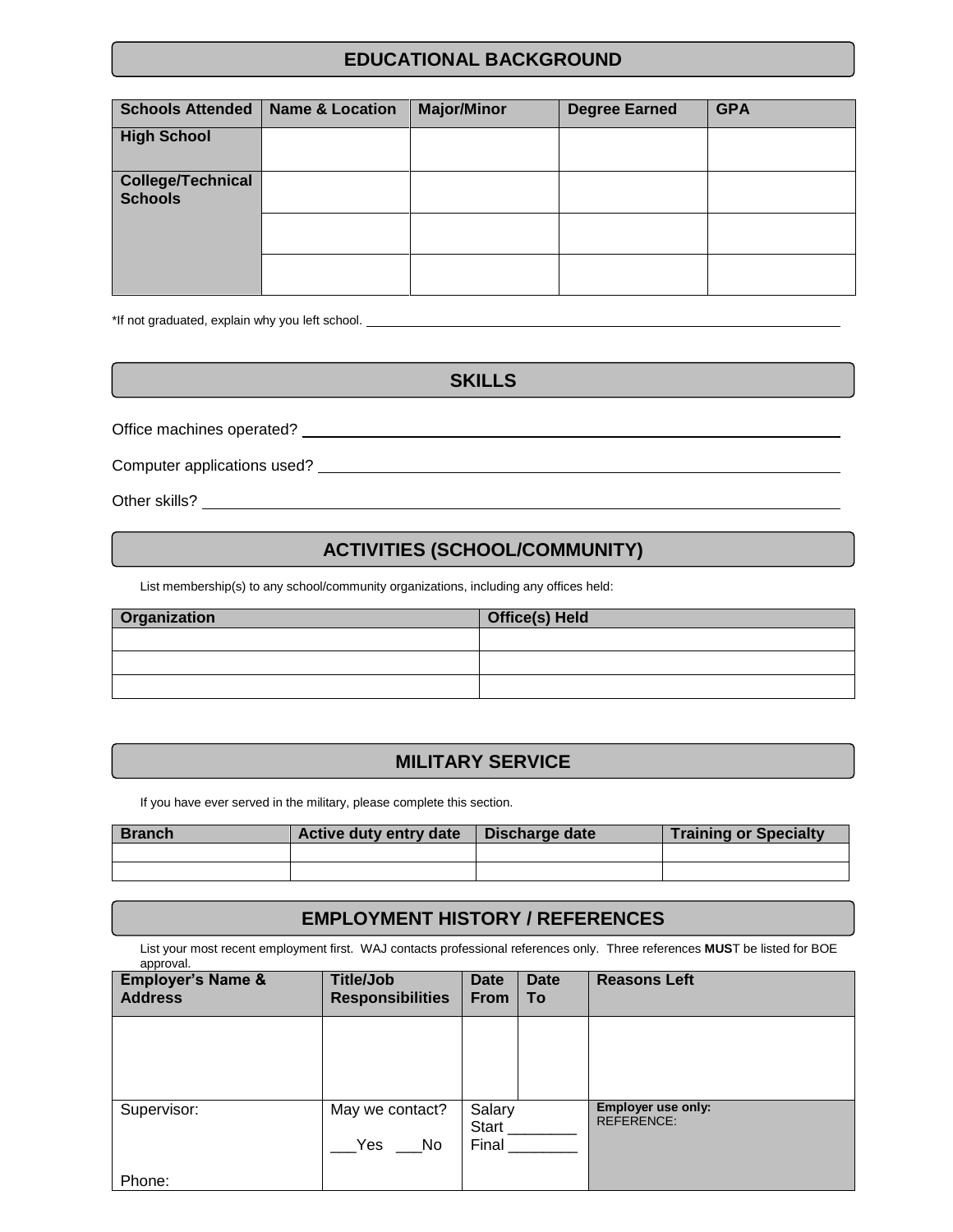## **EMPLOYMENT HISTORY / REFERENCES CONTINUED**

| <b>Employer's Name &amp;</b><br><b>Address</b> | <b>Title/Job</b><br><b>Responsibilities</b> | Date<br><b>From</b> | <b>Date</b><br>To | <b>Reasons Left</b>                            |
|------------------------------------------------|---------------------------------------------|---------------------|-------------------|------------------------------------------------|
|                                                |                                             |                     |                   |                                                |
|                                                |                                             |                     |                   |                                                |
| Supervisor:                                    | May we contact?                             | Salary<br>Start     |                   | <b>Employer use only:</b><br><b>REFERENCE:</b> |
|                                                | Yes<br>No.                                  | Final               |                   |                                                |
| Phone:                                         |                                             |                     |                   |                                                |

| <b>Employer's Name &amp;</b><br><b>Address</b> | <b>Title/Job</b><br><b>Responsibilities</b> | <b>Date</b><br><b>From</b> | <b>Date</b><br><b>To</b> | <b>Reasons Left</b>                     |
|------------------------------------------------|---------------------------------------------|----------------------------|--------------------------|-----------------------------------------|
|                                                |                                             |                            |                          |                                         |
| Supervisor:                                    | May we contact?<br>Yes<br>No                | Salary<br>Start<br>Final   |                          | Employer use only:<br><b>REFERENCE:</b> |
| Phone:                                         |                                             |                            |                          |                                         |

| <b>Employer's Name &amp;</b><br><b>Address</b> | <b>Title/Job</b><br><b>Responsibilities</b> | Date<br><b>From</b>      | <b>Date</b><br>To | <b>Reasons Left</b>                            |
|------------------------------------------------|---------------------------------------------|--------------------------|-------------------|------------------------------------------------|
|                                                |                                             |                          |                   |                                                |
| Supervisor:                                    | May we contact?<br>Yes<br>No.               | Salary<br>Start<br>Final |                   | <b>Employer use only:</b><br><b>REFERENCE:</b> |
| Phone:                                         |                                             |                          |                   |                                                |

| <b>Employer's Name &amp;</b><br><b>Address</b> | <b>Title/Job</b><br><b>Responsibilities</b> | Date<br><b>From</b>      | <b>Date</b><br>To | <b>Reasons Left</b>                     |
|------------------------------------------------|---------------------------------------------|--------------------------|-------------------|-----------------------------------------|
|                                                |                                             |                          |                   |                                         |
| Supervisor:                                    | May we contact?<br>Yes<br>No.               | Salary<br>Start<br>Final |                   | Employer use only:<br><b>REFERENCE:</b> |
| Phone:                                         |                                             |                          |                   |                                         |